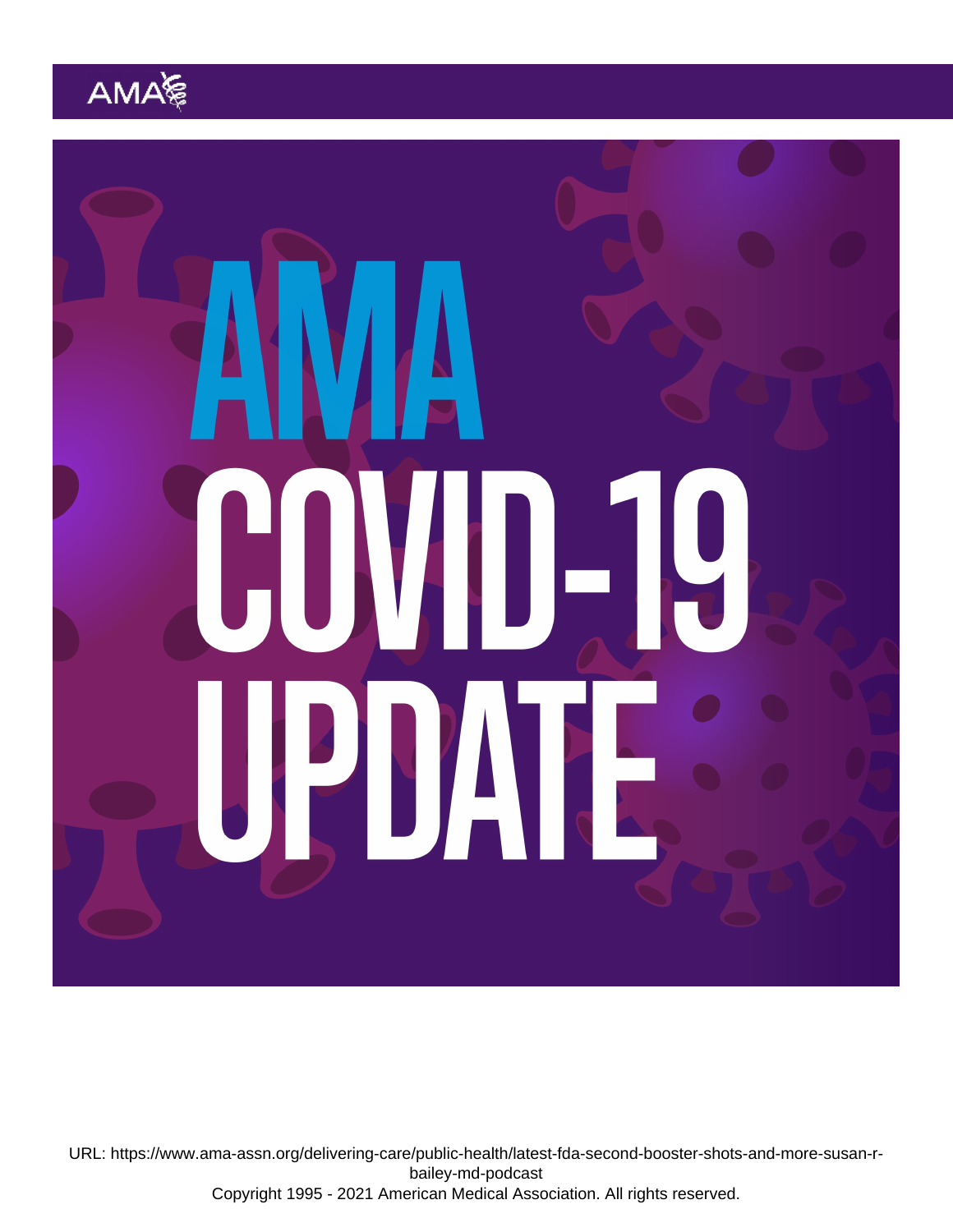AMA COVID-19 Update

The latest from the FDA on second booster shots and more with Susan R. Bailey, MD

May 12, 2022

**Listen on Simplecast** 

## Featured topic and speakers

In today's COVID-19 Update, AMA Chief Experience Officer Todd Unger chats with AMA's immediate past president, Susan Bailey, MD, about big takeaways from her [recent conversation](https://www.ama-assn.org/delivering-care/public-health/covid-19-fourth-dose-boosters-and-vaccine-update-peter-marks-md) with Peter Marks, MD, PhD, director of the Center for Biologics Evaluation and Research at the FDA. Their talk covered COVID-19 second dose boosters and pediatric vaccines.

Learn more at the [AMA COVID-19 resource center](https://www.ama-assn.org/delivering-care/public-health/covid-19-2019-novel-coronavirus-resource-center-physicians](https://www.ama-assn.org/delivering-care/public-health/covid-19-2019-novel-coronavirus-resource-center-physicians)).

## Speaker

Susan R. Bailey, MD, immediate past president, AMA

## **Transcript**

Unger: Hello, this is the American Medical Association's COVID-19 Update. Today I'm joined by the AMA's immediate past president, Dr. Susan Bailey, an allergist and immunologist in Fort Worth, Texas, who'll be talking about what she learned in a recent conversation with Dr. Peter Marks, director of the FDA Center for Biologics Evaluation and Research, which largely focused on the first and second boosters and pediatric vaccines. I'm Todd Unger, AMA's chief experience officer in Chicago. Dr. Bailey, you opened this important conversation with some surprising statistics. While two-thirds of eligible Americans are vaccinated, only about 30% of eligible Americans have received a first booster dose, or in most cases, a third shot. What are you hearing from your own patients about that first booster dose? And did Dr. Marks explain why that is so important?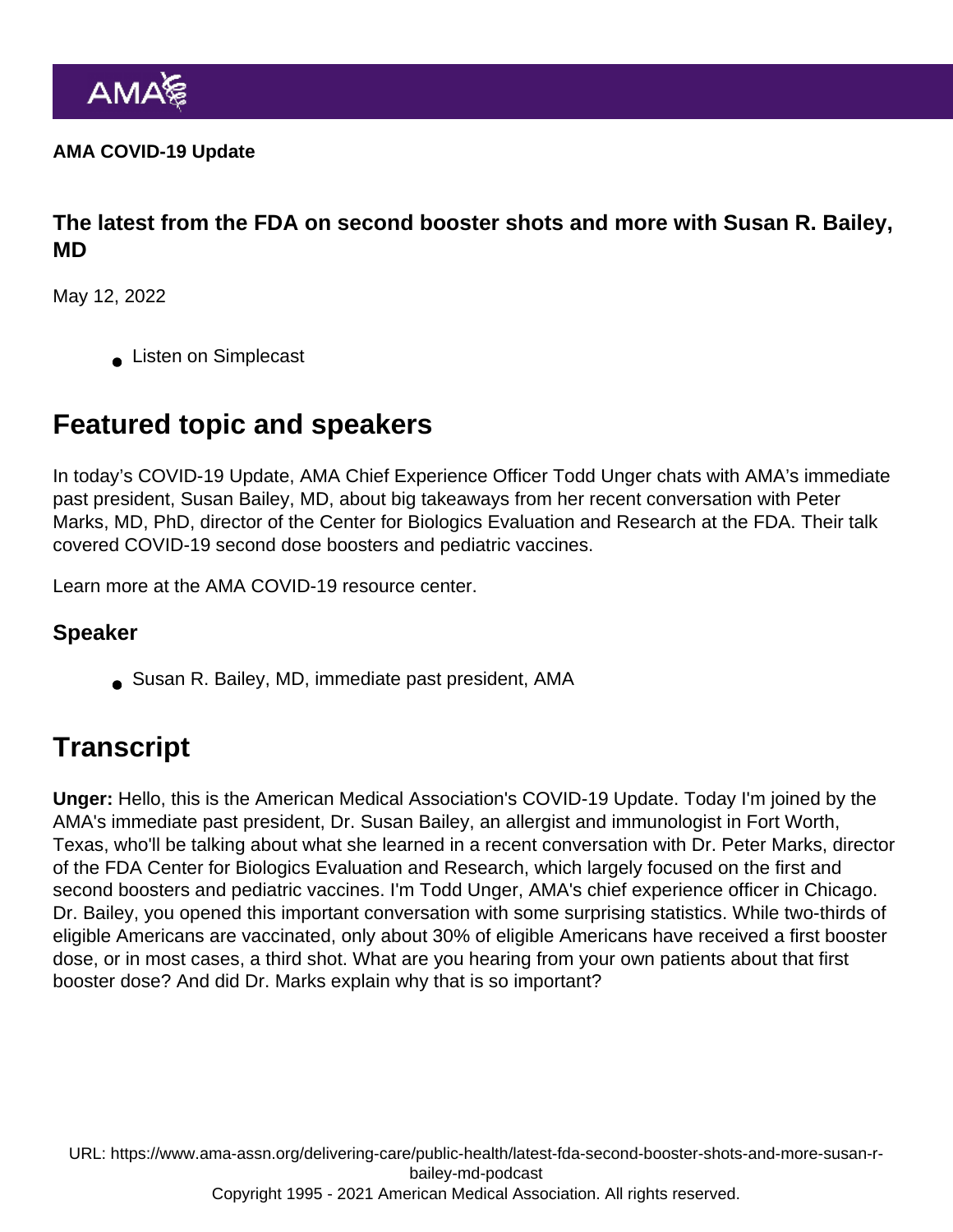Dr. Bailey: It was a great webinar and the booster issue, I'm hearing from my patients a lot. I am continually surprised that patients that were very anxious to get their first and second shots haven't thought much about the booster. So I think we can really do a better job encouraging our patients to get that booster shot. And I think some of the confusion is that people don't really understand who's eligible for that third shot. Dr. Marks shared that the booster dose is currently recommended for everyone 12 and over, and will likely be recommended for the five to an 11 age group at some point, too, but that's not official yet.

And the reason that this is so important is that there is good data now from overseas, as well as here in the United States, that third shot really ups the anti. It really increases your level of protection against severe disease, hospitalization and death with the new variants. Of course, the original studies were done on variants that are no longer around and these new variants are more contagious. And the higher your antibody levels are, the more likely you are to be protected. And we need to let our patients know this. We need to help them understand that well, those first two shots were great but that was last year. This is this year and we need to keep going.

Unger: And as we learned from Andrea Garcia in our interview, a couple days ago, particularly important because the numbers, they're going up across the country. So this is a good timing to get that reminder. When you think about kind of roadblocks, obstacles that you're hearing from your patients, are you hearing about potential risks around things like myocarditis that might be affecting decisions, especially around children?

Dr. Bailey: Myocarditis is the one concern that I hear brought up most often now, especially when it pertains to children, adolescents and young adults. And so I explain to folks that the data is showing that the prevalence of myocarditis is highest in adolescents and young adults, mostly in men, but not exclusively. And really it's pretty rare but it's real. But the cases of myocarditis have been mild, have been treatable. And the bottom line is, is that the risk of getting myocarditis and other cardiac problems, clotting problems, strokes, et cetera, if you get COVID is much, much greater than the very small risk of getting myocarditis from the vaccine. The good news is, is that the younger children don't seem to be getting myocarditis like the adolescents are. So they're still obviously collecting the data for the six months to five-year-old age group but the five to 11 group seems to be pretty well protected and tolerates these injections amazingly well.

Unger: That's good news. The conversation then turn to this question around the second booster. Fourth shot if you've received an mRNA vaccine. I think a lot of people are confused about whether to get this or not and if they're eligible, when to get it? What evidence did the FDA use to determine its second booster recommendation?

Dr. Bailey: The most robust data that we have now is from Israel, and the CDC and the FDA have used the Israeli data, looking at three shots versus four shots. And they're finding that the differences were pretty notable. They looked at adults 60 and older and who we know are at risk for severe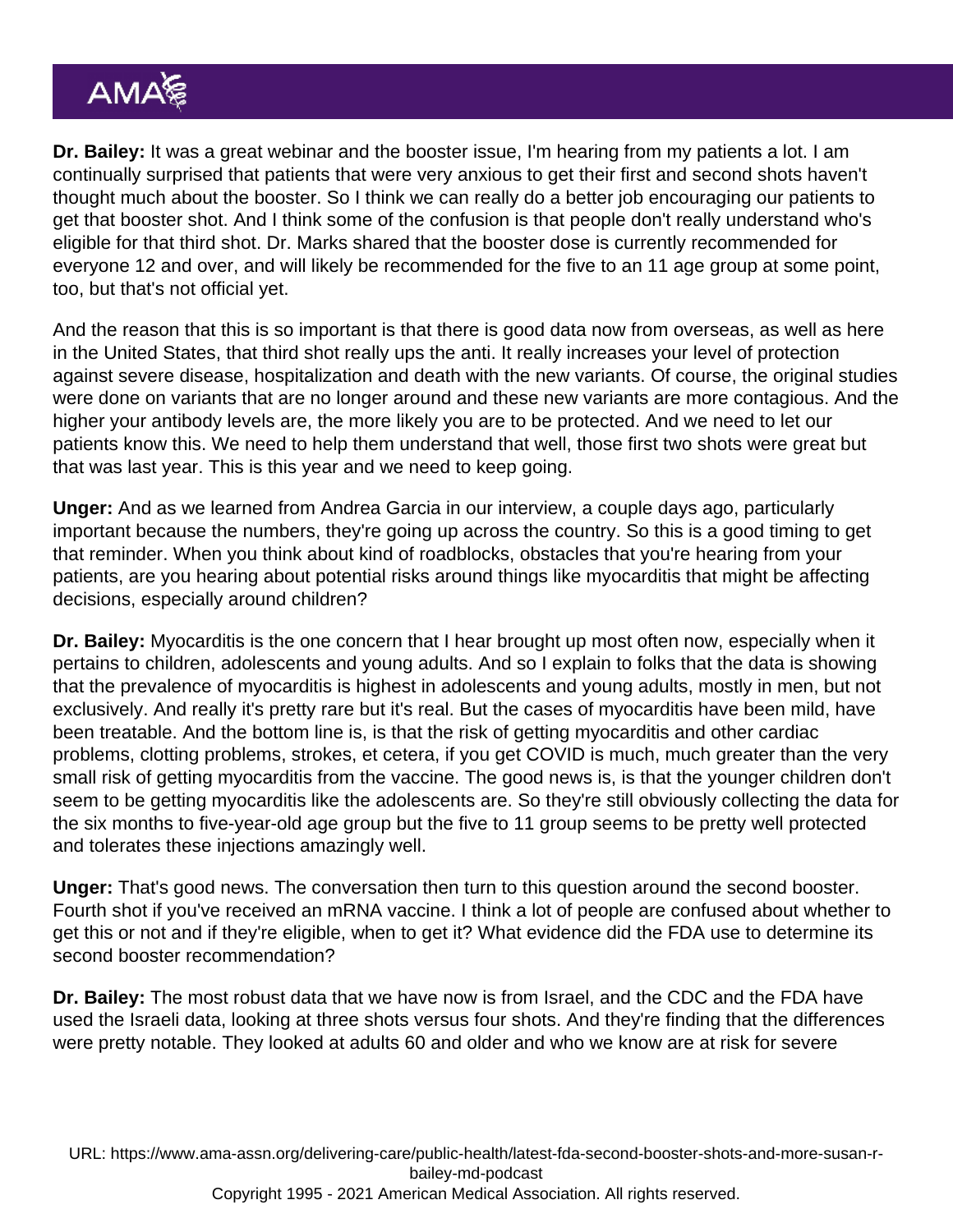disease, hospitalization and death. And so since about a third of all adults over the age of 50 have at least one risk factor for severe COVID, the agency has lowered the eligibility age for the fourth booster, even in healthy individuals to the age of 50. We're not using that 60, 65 cutoff anymore. And again, it's most important to get those first three shots in. If you have any question about whether you should get the fourth shot, ask your doctor, continue that ongoing conversation that hopefully you've been having with your doctor about this over the last year or two. But that fourth booster for over 50 can make a big difference.

Unger: What did Dr. Marks have to say about the timing of that fourth shot? I know some people in the eligible age group are tempted to wait until the fall when we might have another surge or even a different shot that might target new variants. What do you think about timing?

Dr. Bailey: I'm hearing patients ask me, "Well, I'm going to wait to get my fourth booster until fall because cases tend to go up in the wintertime." So I asked that specifically to Dr. Marks during the webinar and he said, if you're eligible for a fourth shot now, don't wait. We never know what new variants are going to pop up. We are going to probably need to push real hard for boosters in the fall but there's no reason to wait on them. And so basically if you've recently had COVID, it's reasonable to wait. Unfortunately, many have gotten breakthrough infections. Fortunately, the overwhelming majority of those infections have been mild but you probably are going to have some natural immunity for about three months or so after a natural infection.

And in terms of boosters for new variants, they're looking at that but at this stage of the game, they don't have anything definitely outlined. And if there is one, it's probably not going to be available till October anyway. So the bottom line was if you're eligible, go ahead and get that booster now.

Unger: All right. That is very clear advice. The other topic that you discussed was where we are on a vaccine for kids under five. Did Dr. Marks have any sort of timeframe or explanation on why it's taking so long?

Dr. Bailey: Yes. Really the topic of pediatric COVID vaccines has been the one issue that I think I've heard the most about from my colleagues and from families. And there's a real split. There are a number of families who are incredibly ready and anxious to get their under fives immunized. And then there are many that are not convinced that the risk of the vaccine isn't greater than the risk of getting COVID.

Dr. Marks in his presentation reviewed the overall safety data, the efficacy data, but the data for the youngest age groups has been complicated by the emergence of new variants during the studies. And so that's kind of made things challenging for them. There are also concerns about exactly what dose do you give? How long should you wait between the doses, the follow up? And of course, always looking at the benefit, risk considerations. For example, pediatricians and parents are concerned when young children develop high fevers very suddenly because they can be at risk for febrile seizures and